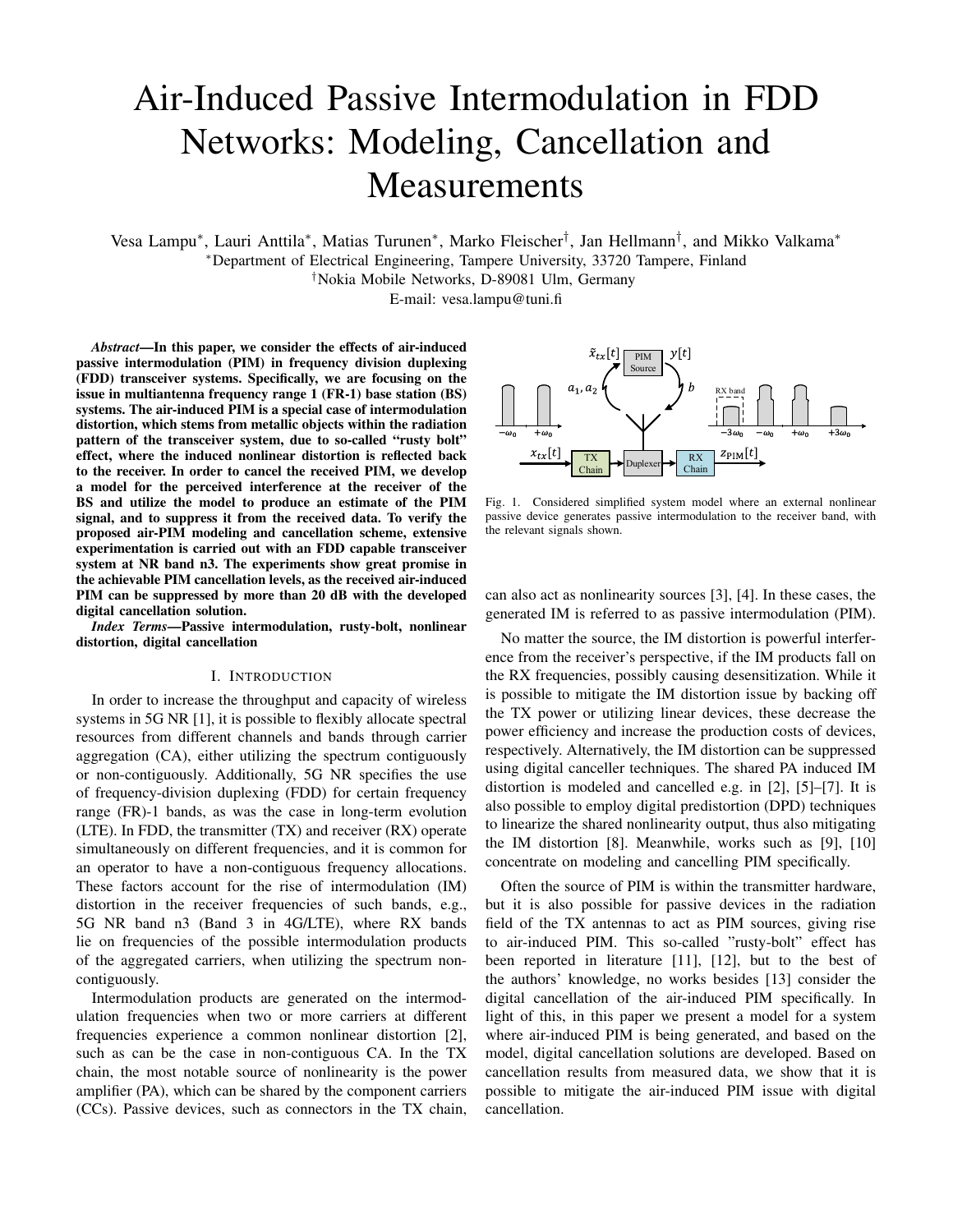

Fig. 2. Block diagram of the transceiver system illustrating the relevant blocks for the PIM canceller. Three possible points where to take the TX signal information are identified, where *Option 1.* corresponds to utilizing the baseband signals, *Option 2.* using the aggregated, clipped and oversampled composite signal and *Option 3.* measuring the TX signal from the antenna output.

## II. SYSTEM MODEL

A simplified diagram of the system model is presented in Fig. 1. We consider a transceiver system, comprised of a single TX chain serving a directional antenna array and a PIM source in the radiation field of the antennas. The transmitter utilizes CA, and the transmitted signal  $x_{tx}[t]$  at baseband can be defined as

$$
x_{tx}[t] = x_1[t]e^{-j\omega_0 t} + x_2[t]e^{+j\omega_0 t}, \tag{1}
$$

where  $x_1[t]$  and  $x_2[t]$  represent the individual transmitted CC time domain baseband signals and  $\omega_0$  denotes the frequency offset of the carriers from zero frequency. For modeling purposes, we omit all possible TX chain impairments, such as PA nonlinearity and I/Q imbalance of the mixing stage.

The signal  $x_{tx}[t]$  then propagates through an air channel to the PIM source. Assuming a pure line-of-sight (LOS) channel between the TX antennas and the PIM source and a frequency flat response within the signal bands, the channel can be modeled simply with two complex coefficients  $a_1$  and  $a_2$ , which weigh the two component carriers separately. Then, the signal at the PIM source input  $\tilde{x}_{tx}[t]$  can be written as

$$
\tilde{x}_{tx}[t] = a_1 x_1[t] e^{-j\omega_0 t} + a_2 x_2[t] e^{+j\omega_0 t}.
$$
 (2)

The PIM source acts as a nonlinear device, thus causing nonlinear distortion on the input signal. Utilizing a generalized memory polynomial (GMP) model [14], a subset of the Volterra series, for the nonlinear behavior, the PIM source output signal  $y[t]$  can then be generally written as

$$
y[t] = \sum_{m=-M_1}^{M_2} \sum_{k \in K} \sum_{\substack{p=1 \ p \text{ odd}}}^P g_{mkp} \tilde{x}_{tx}[t-m] |\tilde{x}_{tx}[t-m-k]|^{p-1}
$$
\n(3)

M<sup>2</sup>

where  $M_1$  and  $M_2$  are the number of precursor and postcursor taps, respectively,  $K = \{-k_K \cdots - k_1 \; k_1 \cdots k_K\}$  is a set of the considered amounts of lead and lag in envelope samples, P is the polynomial order of the nonlinearity and  $g_{mkp}$  are the complex coefficients of each nonlinearity term. For simplicity of expressions, the same number of memory taps for each

envelope lead and lag and each nonlinearity order is considered here.

Again utilizing the same assumptions as before for the channel between the PIM source and the transceiver, the nonlinear signal  $y[t]$  is reflected to the RX chain, undergoing a simple magnitude transform and phase shift. The received signal  $z_{\text{PIM}}[t]$  over the whole band can then be determined as

$$
z_{\rm PIM}[t] = by[t],\tag{4}
$$

where  $b$  is the channel coefficient from the PIM source to the RX chain. Here, we choose to model the IMD3-, i.e., the lower third order intermodulation product, which appears at frequency  $-3\omega_0$ , assuming all the other signal parts are filtered out perfectly. The filtered signal falling to this frequency up to fifth nonlinearity order  $(P = 5)$  can be written as

$$
z_{\text{PIM,RX}}[t] = be^{j2\omega_0 k} \bigg( \sum_{m=-M_1}^{M_2} \sum_{k \in K} (g_{m,k,3} a_1^2 a_2^*
$$
  
\n
$$
\times x_1[t-m]x_1[t-m-k]x_2^*[t-m-k]
$$
  
\n
$$
+ g_{m,k,5} a_1^2 a_2^* |a_1|^2
$$
  
\n
$$
\times x_1[t-m]x_1[t-m-k]x_2^*[t-m] |x_1[t-m-k]|^2
$$
  
\n
$$
+ g_{m,k,5} a_1^2 a_2^* |a_2|^2
$$
  
\n
$$
\times x_1[t-m]x_1[t-m-k]x_2^*[t-m] |x_2[t-m-k]|^2
$$
  
\n
$$
+ \cdots ) \bigg) (5)
$$

from where we can identify the basis functions (BFs) of the IMD3- model. It can be seen that each BF consists of signals  $x_1[t]$  and  $x_2[t]$ , with various combinations of delays between the signals. The expression can be simplified by lumping the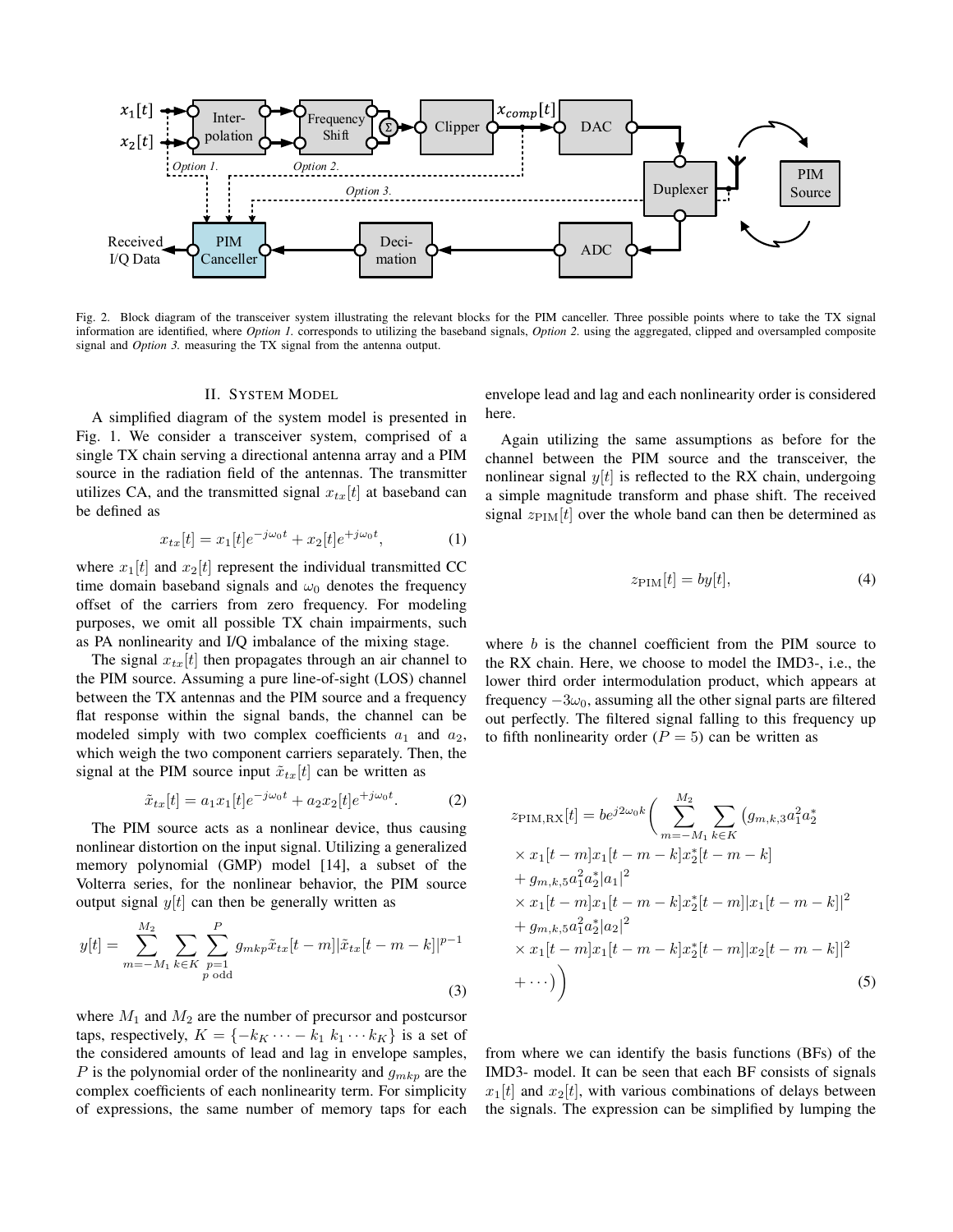

Fig. 3. Block diagram presentation of the digital PIM canceller, with the differences between the three considered solutions highlighted.

complex coefficients as

$$
z_{\text{PIM,RX}}[t] =
$$
\n
$$
\sum_{m=-M_1}^{M_2} \sum_{k \in K} (c_{1,m,k}x_1[t-m]x_1[t-m-k]x_2^*[t-m-k]
$$
\n
$$
+ c_{2,m,k}x_1[t-m]x_1[t-m-k]x_2^*[t-m] |x_1[t-m-k]|^2
$$
\n
$$
+ c_{3,m,k}x_1[t-m]x_1[t-m-k]x_2^*[t-m] |x_2[t-m-k]|^2
$$
\n
$$
+ \cdots )
$$
\n
$$
= \sum_{m=-M_1}^{M_2} \sum_{k \in K} (c_{1,m,k}\phi_{1,k}[t-m]
$$
\n
$$
+ c_{2,m,k}\phi_{2,k}[t-m]
$$
\n
$$
+ c_{3,m,k}\phi_{3,k}[t-m]
$$
\n
$$
+ \cdots )
$$
\n(7)

where c are the lumped, total coefficients of each BF  $\phi_{n,m,k}$ . Based on the received signal model, the PIM signal can be predicted when the coefficients  $c$  are known.

## III. CANCELLER SOLUTIONS

Stemming from the presented system model, we introduce three canceller solutions for suppressing the received PIM in this section. Each canceller aims to model the received PIM signal based on the knowledge of the transmitted and received signals by identifying the BF coefficients. The difference of the cancellers lies in where the transmitted signals are taken from in the TX chain, which subsequently affects how the signals are treated before the BF generation and how the BFs are generated within the PIM cancellation stage. Fig. 2 illustrates the transceiver system and possible points where to take the transmitted signal data to the PIM canceller. Here, we consider three canceller models, based on *Option 1.* and *Option 2.* in Fig. 2. We also note *Option 3.* in Fig. 2, i.e., measuring the antenna output signal as an alternative for the transmitted signal data acquisition, however, this option is omitted in this work, as the measurement of the antenna signals requires dedicated additional equipment, increasing the complexity of the overall system. Moreover, the modeling in this case is

similar to the two latter presented cancellers in the following subsections, the main benefit of *Option 3.* being the inclusion of all TX chain effects in the data, even ones omitted in Fig. 2, such as PA nonlinearity and digital predistortion.

Each canceller solution utilizes least squares (LS) fitting to identify the BF coefficients  $c$ , which can be written as

$$
\hat{\mathbf{c}} = (\mathbf{\Phi}^H \mathbf{\Phi})^{-1} \mathbf{\Phi}^H \mathbf{z}_{\text{PIM,RX}},
$$
\n(8)

where  $\hat{c}$  represents a vector of the estimated BF coefficients  $c$ , Φ is the BF matrix, where each BF vector occupies a single column of the matrix and  $z_{\text{PIM,RX}}$  is the received PIM signal as a column vector. Then, using the estimated BF coefficients  $\hat{c}$ , a prediction of the PIM signal can be made with the next batch of data and the predicted signal is simply subtracted from the received data, as

$$
\mathbf{z}_{\text{RX}} = \mathbf{z}_{\text{PIM,RX}} - \mathbf{\Phi}\hat{\mathbf{c}},\tag{9}
$$

where the PIM distortion is suppressed in the signal  $z_{\text{RX}}$ .

Fig. 3 illustrates the PIM canceller procedure, highlighting the differences in signal processing in the three considered models in the beginning. After this stage, the signal or signals are synchronized with the upsampled RX data, by determining the cross-correlation between the third order BF  $x_1^2 x_2^*$  and the RX data. Utilizing a high oversampling ratio will produce subsample delays at the original sample rate, which do not significantly affect the modeling capability. After the synchronization, the instantaneous  $(m = 0)$  BFs are generated, using the considered values for  $P$  and  $K$ . The instantaneous BFs thus incorporate also the leading and lagging envelope terms. Since the BFs have larger bandwidths than the original signals, oversampling is required to avoid aliasing. Therefore, the BFs have to be consequently filtered and downsampled after generation. Memory is applied to the model after downsampling by introducing leading and lagging copies of the generated instantaneous BF signals. Finally, LS fitting is used to determine the BF coefficients after (8) and the prediction and cancellation are performed after (9).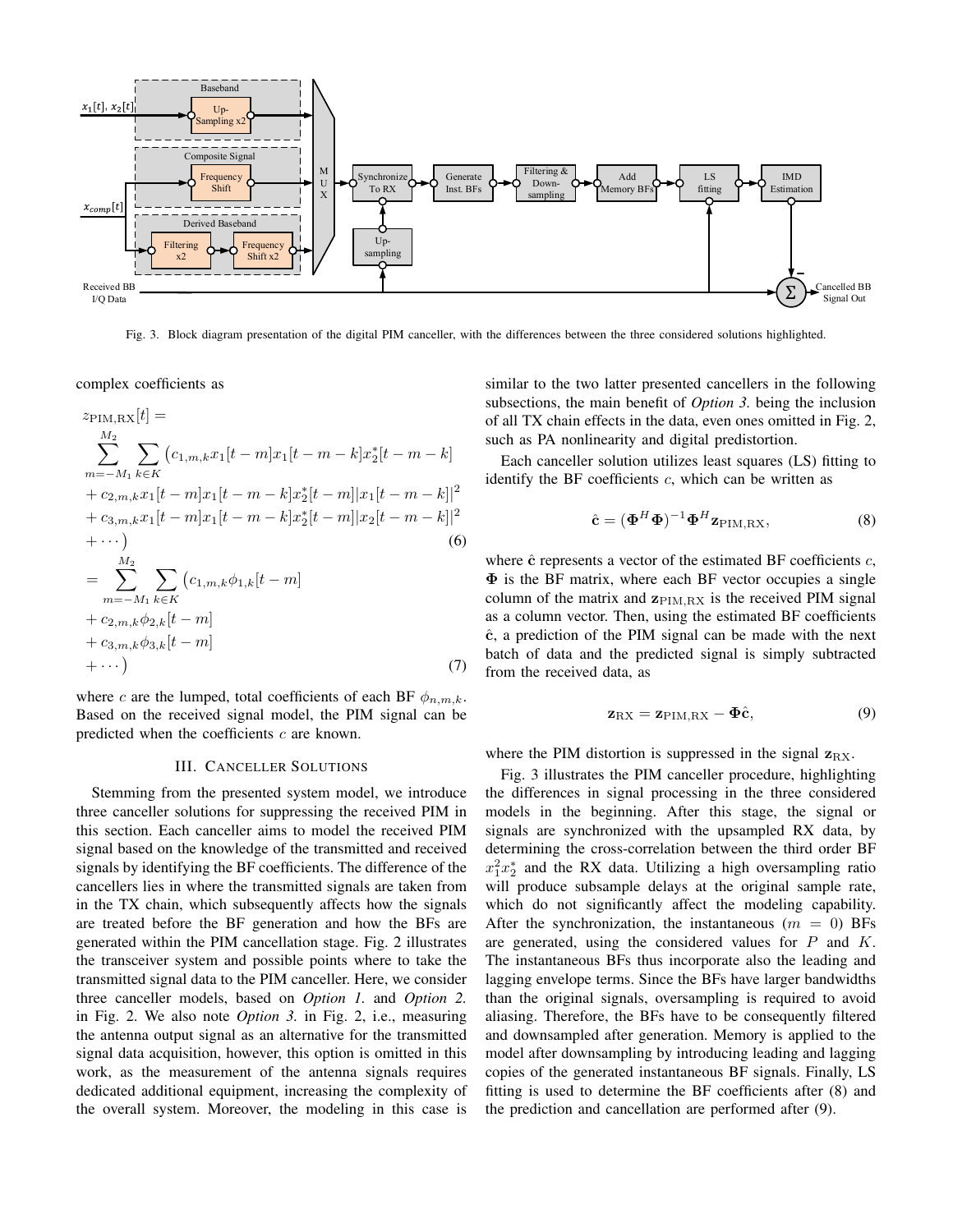TABLE I COMPARISON OF THE MERITS AND DRAWBACKS OF THE PRESENTED CANCELLER SOLUTIONS.

| Model | <b>Baseband</b>                            | Composite                     | <b>Derived Baseband</b>                    |
|-------|--------------------------------------------|-------------------------------|--------------------------------------------|
| Pros  | Simple processing                          | TX chain effects considered   | TX chain effects considered                |
|       | Does not require high oversampling for BFs | Least BFs per given order     | Does not require high oversampling for BFs |
| Cons  | TX chain effects not considered            | Highest required oversampling | Most complex processing                    |

## *A. Baseband (BB) Canceller*

Arguably the most straightforward way to obtain the transmitted signal data is to use the baseband signals  $x_1[t]$  and  $x_2[t]$ , labeled as *Option 1*. in Fig. 2. In Fig. 3 it can be seen that these signals require upsampling to BF generation rate. Since this canceller model deals with the baseband representations of the signals, the BF matrix row for the BB canceller  $\Phi_{\text{BB}}$ at time instance  $t$  can be defined as

$$
\mathbf{\Phi}_{\mathrm{BB}}[t] = [\mathbf{\phi}_1[t+M_1] \cdots \mathbf{\phi}_1[t-M_2] \mathbf{\phi}_2[t+M_1] \cdots],
$$
\n(10)

where the row vector  $\phi_n[t]$  is defined as

$$
\boldsymbol{\phi}_n[t] = \begin{bmatrix} \phi_{n,k_1}[t] & \cdots & \phi_{n,k_K}[t] \end{bmatrix} . \tag{11}
$$

The complete matrix  $\Phi_{\text{BB}}$  is then obtained by letting t run for  $L$  cycles, where  $L$  is the considered signal length and stacking the rows. The index  $k$  runs through the considered lead/lag of the envelope.

Since the input signals are the pure generated baseband signals, they lack information about the possible TX chain effects, most notable of which in our system is the clipper, which is also shown in Fig. 2. Therefore, the inputs  $x_1[t]$ and  $x_2[t]$  do not perfectly model the signals that are actually transmitted, hindering the cancellation performance.

### *B. Composite Signal (Comp) Canceller*

To circumvent the abovementioned modeling issue of the baseband signals, an alternative is to input the *composite* signal  $x_{comn}[t]$  to the PIM canceller, as is noted with *Option 2*. in Fig. 2. The composite signal contains both signals  $x_1[t]$  and  $x_2[t]$ , shifted to an intermediate frequencies of  $-\omega_0$  and  $\omega_0$ , respectively, as  $x_{comp}[t] = x_1[t]e^{-j\omega_0 t} + x_2[t]e^{+j\omega_0 t}$  with high oversampling. Thus, in the canceller, the composite signal is frequency shifted by  $+3\omega_0$ , as is shown in Fig. 3 to produce  $\tilde{x}_{comp}[t]$ , since the IMD3- BFs lie at frequency  $-3\omega_0$ . Since  $\tilde{x}_{comp}[t]$  is a single signal, the BFs can be written using only this, following Equations (3) and (4), which reduces the number of BFs in the system. Then the BF matrix row at time instant t for the Comp canceller  $\Phi_{\text{Comp}}$  can be defined as

$$
\mathbf{\Phi}_{\text{Comp}}[t] = [\boldsymbol{\varphi}_3[t-M_1] \cdots \boldsymbol{\varphi}_3[t+M_2] \boldsymbol{\varphi}_5[t-M_1] \cdots],
$$
\n(12)

where the row vector  $\varphi_p[t]$  is defined as

$$
\varphi_p[t] = \begin{bmatrix} \text{LPF}\{\tilde{x}_{comp}[t]|\tilde{x}_{comp}[t-k_1]|]^{p-1}\} \\ \vdots \\ \text{LPF}\{\tilde{x}_{comp}[t]|\tilde{x}_{comp}[t-k_K]|]^{p-1}\} \end{bmatrix}^T, \quad (13)
$$



Fig. 4. Simplified model of the measurement setup. The BS, consisting of radio and antenna, is placed in an anechoic chamber with steel wool, and controlled by a PC from outside the chamber.

where  $LPF\{\cdot\}$  indicates a low-pass filtering operation, and the index p runs as in Equation (3). The matrix  $\Phi_{\text{Comp}}$  is also generated by letting  $t$  run for  $L$  cycles and stacking the rows.

Following Equations (3) and (5), it can be seen that  $\Phi_{\text{Comp}}$ is equivalent with  $\Phi_{\text{BB}}$  when considering the signals of  $\Phi_{\text{Comp}}$  at  $-3\omega_0$ , however, for a given BF order above three,  $\Phi_{\rm Comn}$  requires less BFs. Yet, the generation stage of  $\Phi_{\rm Comn}$ contains also the carrier information, which is filtered when the BFs are downsampled, but due to this, the oversampling requirement for the BF generation is higher than in the BB canceller, which increases the computational load of the composite signal canceller.

#### *C. Derived Baseband (Der BB) Canceller*

In order to avoid the high oversampling requirement in the BF generation, the composite signal may be used to derive the signals  $x_1[t]$  and  $x_2[t]$ , while still including the effects of the clipper and other RX chain effects up to that point. Fig. 3 shows the required blocks to achieve this in the Derived baseband case: the signal needs to be filtered and frequency shifted twice to derive the individual signals  $x_1[t]$  and  $x_2[t]$  from  $x_{comp}[t]$ . The added complexity from the signal separation task is the obvious downside of the Der BB canceller. Otherwise the canceller is identical to the BB canceller, the instantaneous BF matrix for the Der BB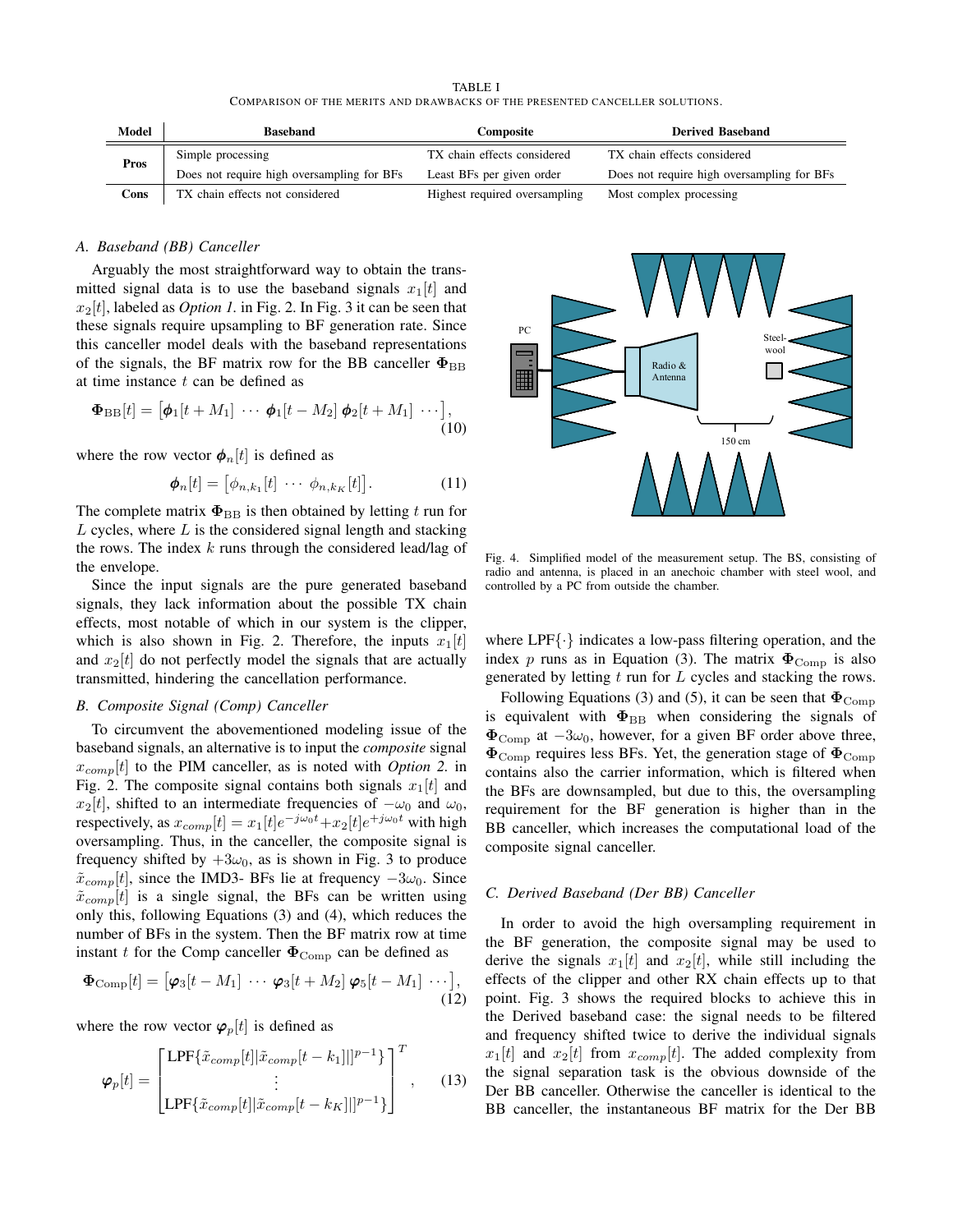

Fig. 5. Cancellation results with the three different cancellers utilizing (a) 5 MHz and (b) 20 MHz 5G NR compliant signals.

canceller  $\Phi_{\text{Der BB}}$  can be defined as

$$
\mathbf{\Phi}_{\text{Der BB}}[t] = [\boldsymbol{\phi}_1[t+M_1] \cdots \boldsymbol{\phi}_1[t-M_2] \boldsymbol{\phi}_2[t+M_1] \cdots].
$$
\n(14)

where  $\phi_n[t]$  is the same as in (11), which does not require as high an oversampling as  $\varphi_p[t]$  in the Comp canceller.

For convenience, Table I collects the merits and drawbacks of each of the considered canceller solutions, that were discussed in this section. The main merit of the BB and Der BB cancellers is the lower required oversampling for the BF generation than the Comp canceller, which in turn generally requires less BFs per given BF order. Depending on the requirements of the target system, a suitable model can be chosen, based on the presented pros and cons.

## IV. MEASUREMENTS AND RESULTS

A set of measurements were conducted to verify the effectiveness of the canceller solutions. For this, a BS type system, consisting of a radio transceiver and directional antenna array is employed.

## *A. Measurement Setup*

The measurement setup is shown in Fig. 4. The BS is placed in an anechoic chamber, with steel wool in the radiation field. Steel wool has been seen to function as a reliable, low cost source for PIM. The PIM source is placed 1.5 meters away from the BS and acts as the sole source of PIM in the test scenario, since the PIM levels generated by the BS system itself are insignificant. The BS is controlled via a PC from outside the chamber. The PC further collects data from the radio for postprocessing and PIM cancellation.

The measurements were conducted using random 5 MHz and 20 MHz 5G NR compliant OFDM signals. The TX power was set to  $+37$  dBm, and the carriers were transmitted at

frequencies 1819.0 MHz and 1866.5 MHz, which lie on the n3 band. The RX frequency then falls on 1771.5 MHz with 95 MHz separation, which is exactly the IMD3- frequency. The 5 MHz signal is natively sampled at 7.68 MHz and the 20 MHz signal at 30.72 MHz, and the composite signal is sampled at 122.88 MHz for the 5 MHz signals and 491.52 MHz for the 20 MHz signals. For comparison's sake, the cancellers employed similar parametrizations. Oversampling factor of 16 (compared to the native sampling rate) was used for the synchronization and BF generation tasks. The instantaneous BFs were used up to the fifth order, and the considered values for  $K$  were fixed at  $\{-25, -9, 0, 9, 25\}$ . Five taps of memory were applied, such that  $M_1 = M_2 = 2$ . With this parametrization, the BB and Der BB cancellers employ 75 BFs, while the Comp canceller employs 50. This parametrization is used for both 5 and 20 MHz signal cases.

## *B. Results with 5G NR Signals*

Fig. 5(a) shows the cancellation results with the three canceller methods, utilizing pseudo-random 5 MHz 5G NR signals for transmission. The received signal, i.e., the PIM signal, is 23.9 dB above the noise floor, which is then the maximum observable PIM cancellation in this case. The BB canceller is able to cancel the PIM by 19.7 dB. The approximately 4 dB gap to the noise floor can be mainly explained by the lack of the TX path modeling, explained in the earlier section. In contrast, both the Comp and Der BB cancellers are able to push the residual PIM levels close to the noise floor, both achieving 23.7 dB of cancellation.

Finally, cancellation results of the cancellers when transmitting pseudo-random 20 MHz 5G NR signals are shown in Fig. 5(b). In this case, the received PIM signal is 19.7 dB above the noise floor, again setting the maximum achievable perceived cancellation at this level. Similar conclusions can